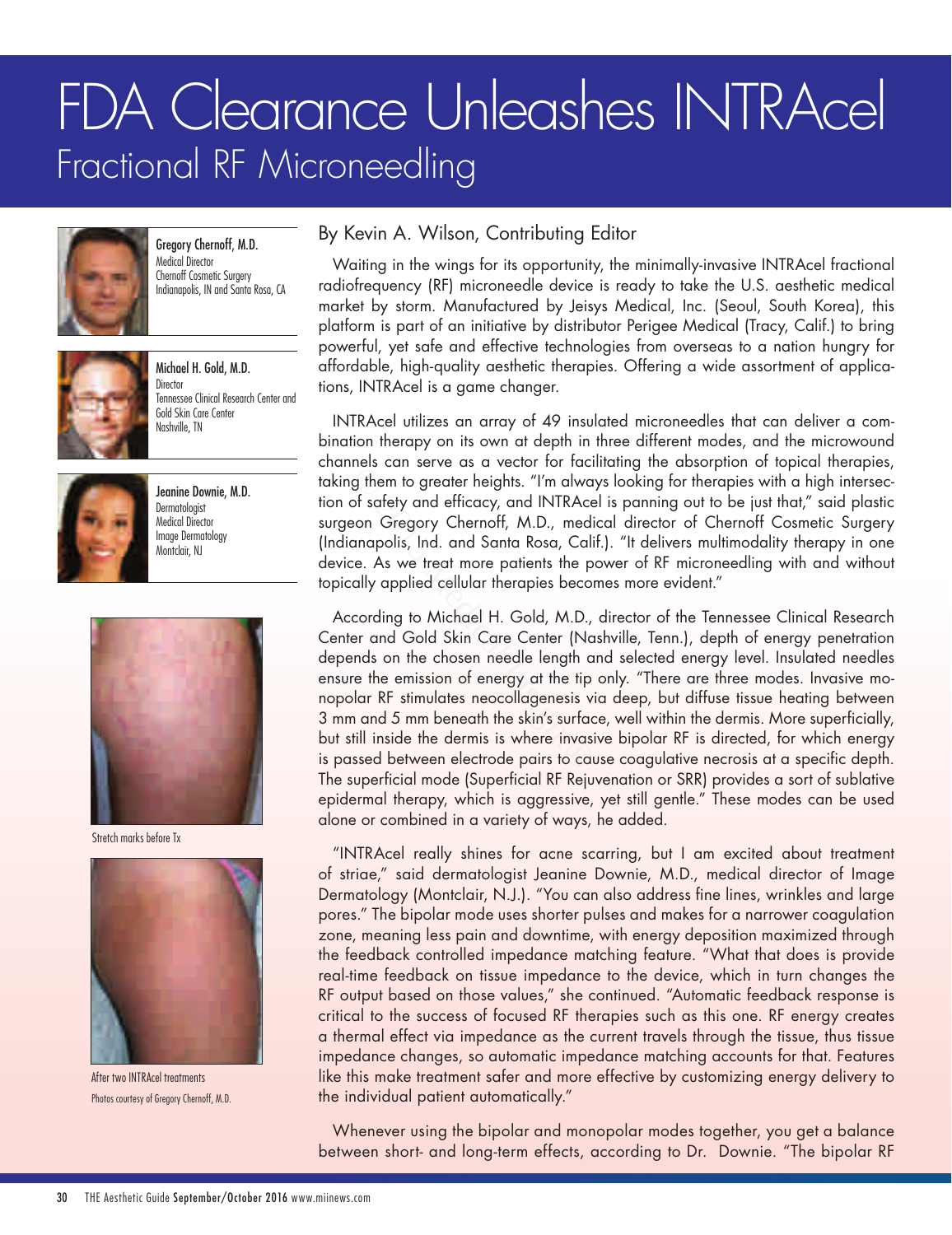

From Jelsys Medical, the inventor of insulated RF-microneedling technology and world leader since 2010.<br>
4 MODALITIES = HAPPIER PATIENTS<br>
INTRAcel Multi Layer Therapy allows precise and independent control of RF<br>
energy de

| $2$ mm                            |                | $0.5mm = 2mm$    | $0 - 0.3$ mm       |                                                               |
|-----------------------------------|----------------|------------------|--------------------|---------------------------------------------------------------|
| FRM<br>Monopolar                  | FRM<br>Bipolar | FRM<br>Monopolar | SRR<br>Superficial | <b>SRR Superficial</b><br>FRM Bipolar<br><b>FRM Monopolar</b> |
| Epidermis                         |                |                  |                    |                                                               |
| <b>Papillary</b><br><b>Dermis</b> |                |                  |                    | ø                                                             |
| Raticular<br>Darmis               |                |                  |                    |                                                               |

**FRM MONOPOLAR** for the deeper layers

**FRM BIPOLAR** for the papillary dermis

**SRR** (Superficial RF Rejuvenation) for superficial treatments

> **T-MODE** for conjunction with topicals

Contact Perigee Medical at 844-737-4433 for details. perigeemedical.com/Intracel